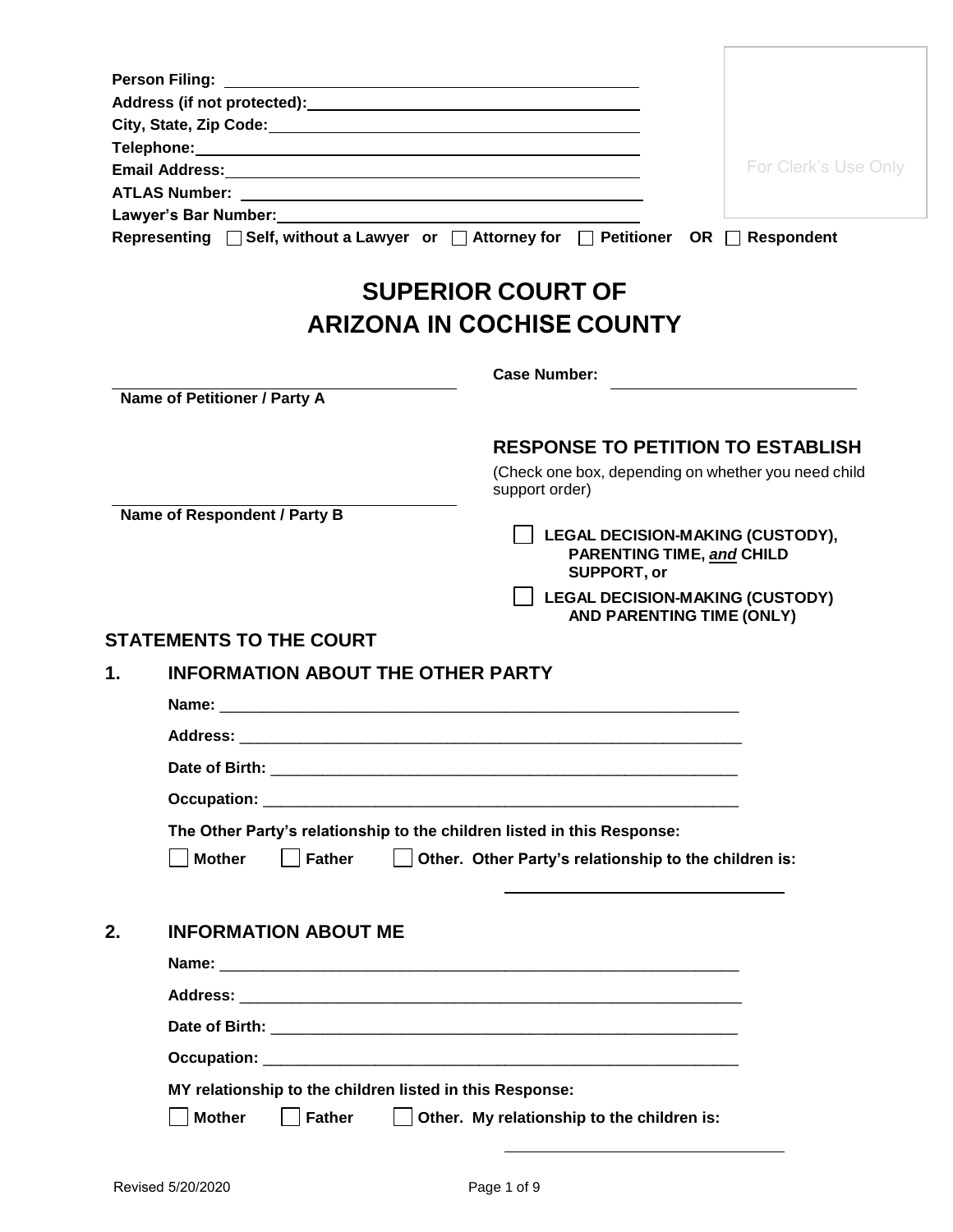# **3. VENUE:**

 $\vert \ \ \vert$ **This is the proper court to bring this lawsuit under Arizona law because it is the county of residence of Party A, and/or Party B, and/or the minor child(ren),**

**OR**

 $\Box$ **This is NOT the proper court to bring this lawsuit under Arizona law because it is not the county of residence of Party A, Party B, or the minor child(ren).**

# **4. INFORMATION ABOUT MINOR CHILDREN is contained in the Petition and incorporated by reference.**

Summary of what I say about the MINOR CHILDREN that is different from what the other Party stated in the Petition:

\_\_\_\_\_\_\_\_\_\_\_\_\_\_\_\_\_\_\_\_\_\_\_\_\_\_\_\_\_\_\_\_\_\_\_\_\_\_\_\_\_\_\_\_\_\_\_\_\_\_\_\_\_\_\_\_\_\_\_\_\_\_\_\_\_\_\_\_\_\_\_\_\_\_\_\_\_\_\_\_

\_\_\_\_\_\_\_\_\_\_\_\_\_\_\_\_\_\_\_\_\_\_\_\_\_\_\_\_\_\_\_\_\_\_\_\_\_\_\_\_\_\_\_\_\_\_\_\_\_\_\_\_\_\_\_\_\_\_\_\_\_\_\_\_\_\_\_\_\_\_\_\_\_\_\_\_\_\_\_\_

\_\_\_\_\_\_\_\_\_\_\_\_\_\_\_\_\_\_\_\_\_\_\_\_\_\_\_\_\_\_\_\_\_\_\_\_\_\_\_\_\_\_\_\_\_\_\_\_\_\_\_\_\_\_\_\_\_\_\_\_\_\_\_\_\_\_\_\_\_\_\_\_\_\_\_\_\_\_\_\_

\_\_\_\_\_\_\_\_\_\_\_\_\_\_\_\_\_\_\_\_\_\_\_\_\_\_\_\_\_\_\_\_\_\_\_\_\_\_\_\_\_\_\_\_\_\_\_\_\_\_\_\_\_\_\_\_\_\_\_\_\_\_\_\_\_\_\_\_\_\_\_\_\_\_\_\_\_\_\_\_

# **5. STATEMENTS ABOUT PATERNITY AND CHILD SUPPORT**

**A. PATERNITY HAS NOT** been established.

### **B. PATERNITY WAS ESTABLISHED BY: (check one box).**

(A copy of any Order or document referenced here should already be in the Court file or attached.)

| A Court Order for Paternity from this county or previously transferred to this county |  |
|---------------------------------------------------------------------------------------|--|
| stating that                                                                          |  |

is the natural father of the minor child(ren) included in this Petition. (A.R.S. § 25-502(c))

**Both parents signing an Acknowledgment of Paternity through the Hospital Paternity Program** or other means provided by law after July 18, 1996, and a birth certificate listing the name of the father was issued as a result.

**We do not have an order of paternity, but we do have a child support order.** (See instructions)

**Parties were legally married when minor child(ren) was (were) born, conceived or adopted.\***

Summary of what I say about **PATERNITY** that is different from what the other Party stated in the Petition:

\_\_\_\_\_\_\_\_\_\_\_\_\_\_\_\_\_\_\_\_\_\_\_\_\_\_\_\_\_\_\_\_\_\_\_\_\_\_\_\_\_\_\_\_\_\_\_\_\_\_\_\_\_\_\_\_\_\_\_\_\_\_\_\_\_\_\_\_\_\_\_\_\_\_\_\_\_

\_\_\_\_\_\_\_\_\_\_\_\_\_\_\_\_\_\_\_\_\_\_\_\_\_\_\_\_\_\_\_\_\_\_\_\_\_\_\_\_\_\_\_\_\_\_\_\_\_\_\_\_\_\_\_\_\_\_\_\_\_\_\_\_\_\_\_\_\_\_\_\_\_\_\_\_\_

\_\_\_\_\_\_\_\_\_\_\_\_\_\_\_\_\_\_\_\_\_\_\_\_\_\_\_\_\_\_\_\_\_\_\_\_\_\_\_\_\_\_\_\_\_\_\_\_\_\_\_\_\_\_\_\_\_\_\_\_\_\_\_\_\_\_\_\_\_\_\_\_\_\_\_\_\_

\_\_\_\_\_\_\_\_\_\_\_\_\_\_\_\_\_\_\_\_\_\_\_\_\_\_\_\_\_\_\_\_\_\_\_\_\_\_\_\_\_\_\_\_\_\_\_\_\_\_\_\_\_\_\_\_\_\_\_\_\_\_\_\_\_\_\_\_\_\_\_\_\_\_\_\_\_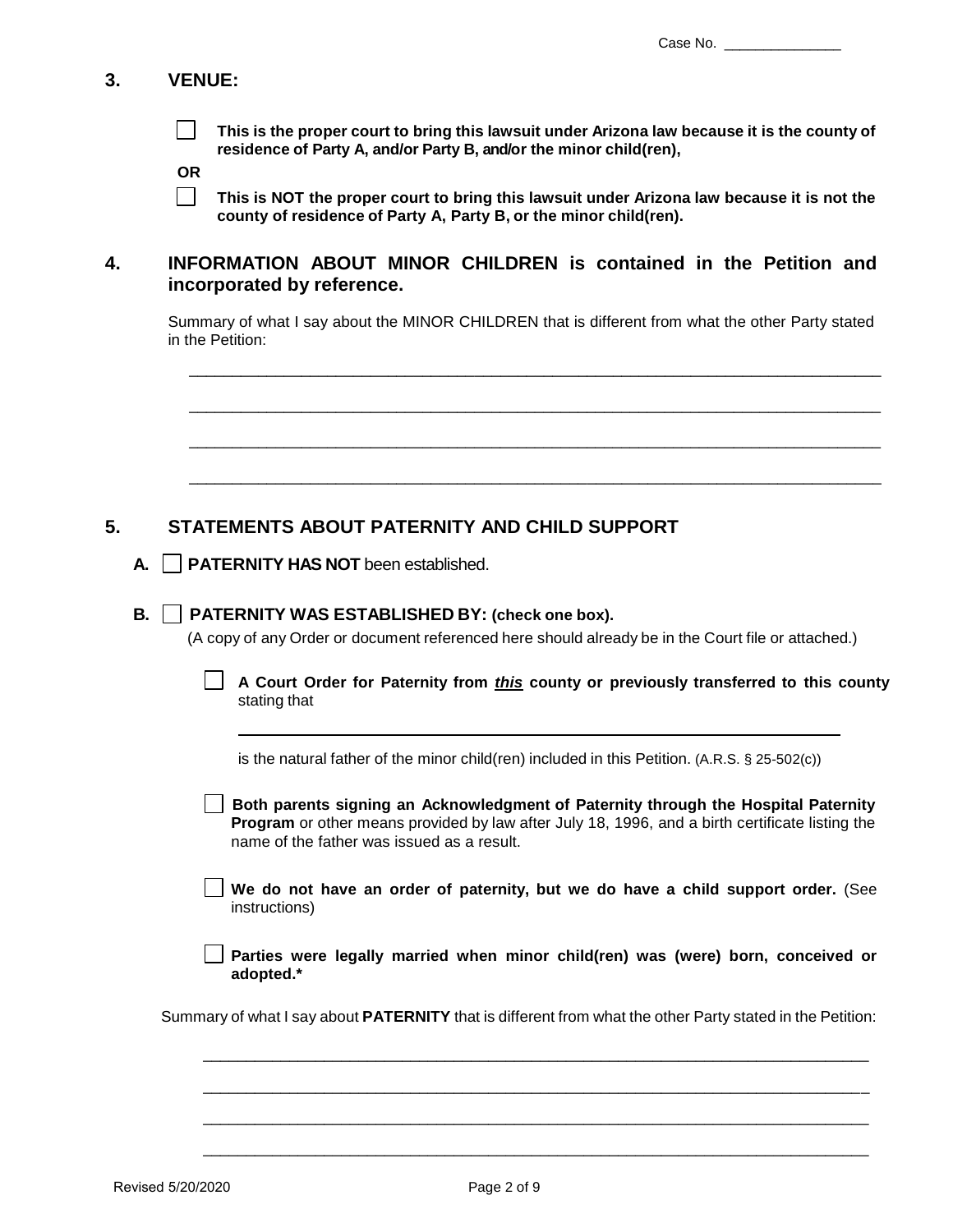\*NOTE: If married when minor child(ren) born, conceived or adopted, and no decree of Divorce or Separation has been issued, STOP! Do not use these forms unless advised to do so by an attorney. Requests for legal decision-making authority (custody) and parenting time for married persons must generally be filed as part of a case for Legal Separation or Divorce.

### **C. INFORMATION ABOUT CHILD SUPPORT FOR MINOR CHILDREN: (check one box)**

|                                                                                                                                                                                                   | from |
|---------------------------------------------------------------------------------------------------------------------------------------------------------------------------------------------------|------|
| (name of court) $\qquad \qquad$                                                                                                                                                                   |      |
| $\Box$ does not need to be changed.<br>This order     needs                                                                                                                                       |      |
| There is a pending child support petition or modification currently filed in this Court or a different<br>court. (If you checked this box, complete the following.)                               |      |
|                                                                                                                                                                                                   |      |
|                                                                                                                                                                                                   |      |
|                                                                                                                                                                                                   |      |
| To my knowledge there is no child support order for the minor child(ren) and the court should<br>order child support in this case along with legal decision-making (custody), and parenting time. |      |
| made voluntary/direct support payments that need to be taken into<br>Party A<br>Party B<br>account, if past support is requested.                                                                 |      |
| Party B owes past support for the period between:<br>Party A                                                                                                                                      |      |
| the date this petition was filed and date current child support is ordered.                                                                                                                       |      |
| <b>OR</b>                                                                                                                                                                                         |      |
| the date the parties started living apart, but not more than three years before the date<br>this petition was filed, and date current child support is ordered.                                   |      |

**6. COURT CASES NOT INVOLVING LEGAL DECISION-MAKING (LEGAL CUSTODY) OR PARENTING TIME RELATED TO THE CHILDREN UNDER 18 YEARS OLD: (Check one box.)**

 **I HAVE I HAVE NOT** been a party or a witness in court in this state or in any other state regarding any matter OTHER THAN the legal decision-making (legal custody) or parenting time of any of the minor children named above (If so, explain below, using extra pages if necessary. **IF NOT, GO ON**.)

|                                                 | Court Location: _____________________________ |  |  |  |
|-------------------------------------------------|-----------------------------------------------|--|--|--|
| Court Case Number: ____________________________ |                                               |  |  |  |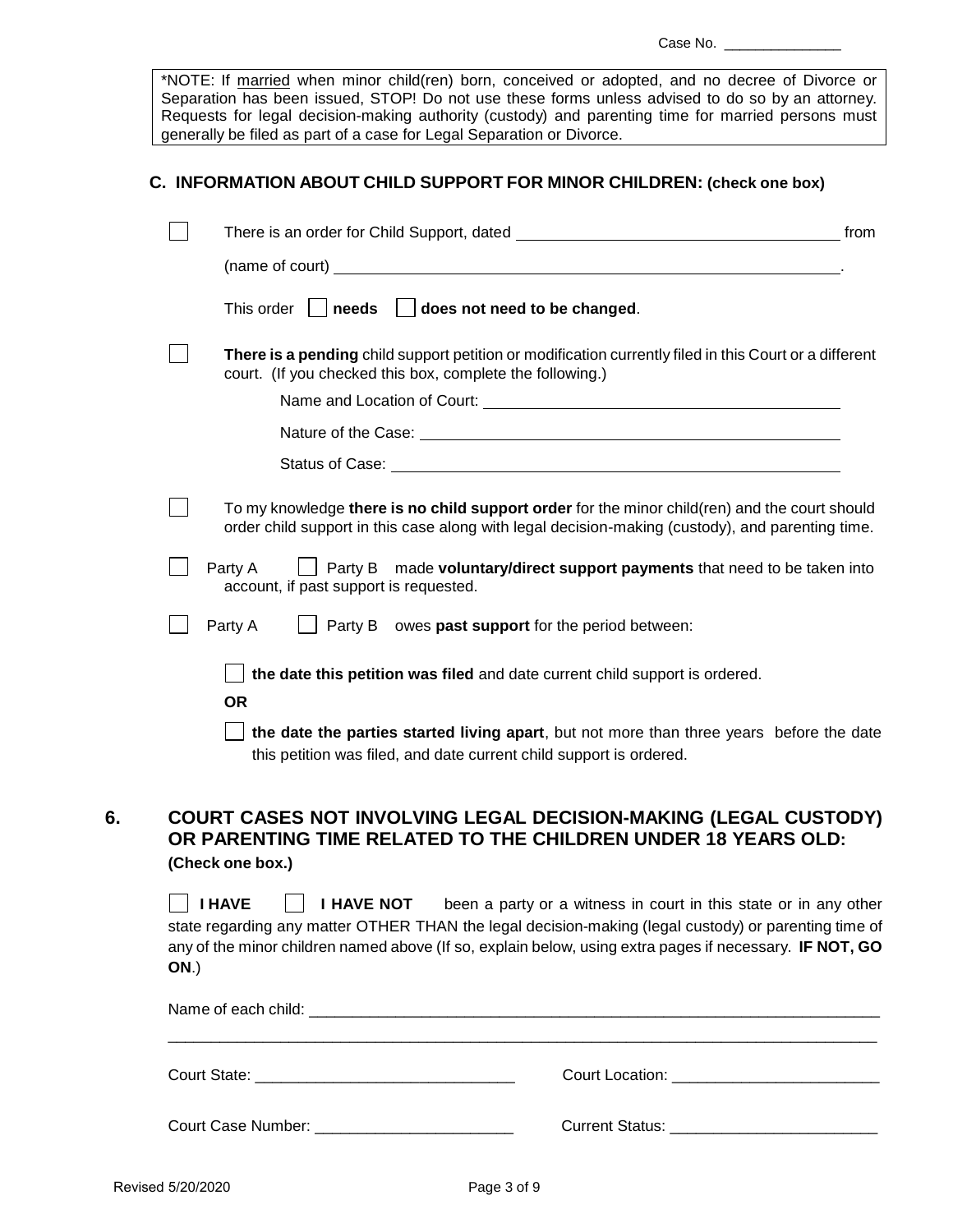| How the Child is involved:                                                                                                                                                                                                                                                                                                |                                                                                            |
|---------------------------------------------------------------------------------------------------------------------------------------------------------------------------------------------------------------------------------------------------------------------------------------------------------------------------|--------------------------------------------------------------------------------------------|
|                                                                                                                                                                                                                                                                                                                           |                                                                                            |
|                                                                                                                                                                                                                                                                                                                           |                                                                                            |
| LEGAL DECISION-MAKING (LEGAL CUSTODY) OR PARENTING TIME CASES                                                                                                                                                                                                                                                             |                                                                                            |
| <b>RELATED TO CHILDREN UNDER 18 YEARS OLD:</b>                                                                                                                                                                                                                                                                            |                                                                                            |
| (check one box)   I DO NOT HAVE   I DO HAVE information about a legal decision-<br>making (legal custody) or parenting time court case relating to any of the minor children named above<br>that is pending in this state or in any other state (If so, explain below, using extra pages if necessary. IF<br>NOT, GO ON). |                                                                                            |
|                                                                                                                                                                                                                                                                                                                           |                                                                                            |
|                                                                                                                                                                                                                                                                                                                           | Court Location: ________________________________                                           |
| Court Case Number: ____________________________                                                                                                                                                                                                                                                                           | Current Status: _______________________________                                            |
| Nature of Court proceeding:                                                                                                                                                                                                                                                                                               |                                                                                            |
|                                                                                                                                                                                                                                                                                                                           |                                                                                            |
| LEGAL DECISION-MAKING (LEGAL CUSTODY) OR PARENTING TIME CLAIMS OF                                                                                                                                                                                                                                                         |                                                                                            |
| <b>ANY PERSON:</b>                                                                                                                                                                                                                                                                                                        |                                                                                            |
| (Check one box) $\Box$ I DO NOT KNOW $\Box$ I DO KNOW a person other than Party A or Party B who<br>has physical custody or who claims legal decision-making (legal custody) or parenting time rights to any<br>of the minor children named above.                                                                        |                                                                                            |
| (If so, explain below, using extra pages if necessary. IF NOT, GO TO #9).                                                                                                                                                                                                                                                 |                                                                                            |
|                                                                                                                                                                                                                                                                                                                           |                                                                                            |
|                                                                                                                                                                                                                                                                                                                           |                                                                                            |
|                                                                                                                                                                                                                                                                                                                           |                                                                                            |
|                                                                                                                                                                                                                                                                                                                           |                                                                                            |
|                                                                                                                                                                                                                                                                                                                           |                                                                                            |
|                                                                                                                                                                                                                                                                                                                           | Additional claims of legal decision-making (legal custody) or parenting time stated on the |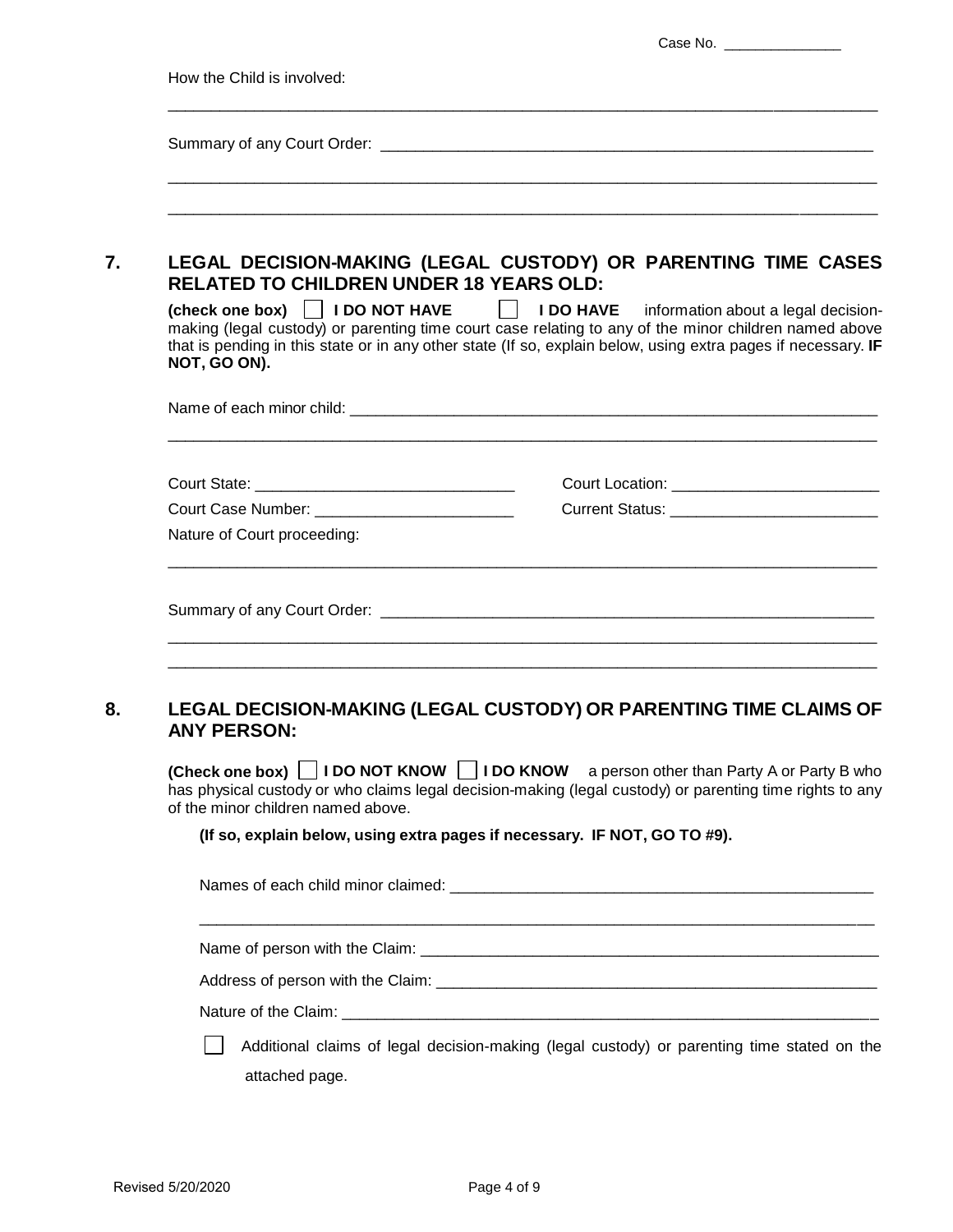# **OTHER STATEMENTS TO THE COURT:**

| <b>OTHER EXPENSES:</b> The parties should be ordered to divide between them any uninsured medical,          |
|-------------------------------------------------------------------------------------------------------------|
| dental, or health expenses, reasonably incurred for the minor child(ren), in proportion to their respective |
| incomes.                                                                                                    |

**10. DOMESTIC VIOLENCE:** (*If you intend to ask for joint legal decision-making (joint legal custody),* there must have been no significant domestic violence between the parties **or** you must provide specific reasons the court should find joint authority is in the best interests of the minor(s) *despite* the domestic violence. (**A.R.S. § 25-403.03**). (Check the box to make a true statement below.)

> **There has been domestic violence in this relationship and neither joint nor sole legal decision-making (custody) should be awarded to the definitioner and peritioner in perity of the perity of the who committed the violence.**

**Domestic violence has not occurred in this relationship; or**

**There has been domestic violence between the parties but it was committed by both parties or it is otherwise still in the best interests of the minor child(ren) to grant joint or sole legal decision-making (joint or sole legal custody) to a parent who has committed domestic violence** *because:* (Explain)

\_\_\_\_\_\_\_\_\_\_\_\_\_\_\_\_\_\_\_\_\_\_\_\_\_\_\_\_\_\_\_\_\_\_\_\_\_\_\_\_\_\_\_\_\_\_\_\_\_\_\_\_\_\_\_\_\_\_\_\_\_\_\_\_\_\_\_\_\_\_\_\_\_\_\_\_\_

\_\_\_\_\_\_\_\_\_\_\_\_\_\_\_\_\_\_\_\_\_\_\_\_\_\_\_\_\_\_\_\_\_\_\_\_\_\_\_\_\_\_\_\_\_\_\_\_\_\_\_\_\_\_\_\_\_\_\_\_\_\_\_\_\_\_\_\_\_\_\_\_\_\_\_\_\_

\_\_\_\_\_\_\_\_\_\_\_\_\_\_\_\_\_\_\_\_\_\_\_\_\_\_\_\_\_\_\_\_\_\_\_\_\_\_\_\_\_\_\_\_\_\_\_\_\_\_\_\_\_\_\_\_\_\_\_\_\_\_\_\_\_\_\_\_\_\_\_\_\_\_\_\_\_

\_\_\_\_\_\_\_\_\_\_\_\_\_\_\_\_\_\_\_\_\_\_\_\_\_\_\_\_\_\_\_\_\_\_\_\_\_\_\_\_\_\_\_\_\_\_\_\_\_\_\_\_\_\_\_\_\_\_\_\_\_\_\_\_\_\_\_\_\_\_\_\_\_\_\_\_\_

Summary of what I say about **DOMESTIC VIOLENCE** that is different from what the other Party said in the Petition.

\_\_\_\_\_\_\_\_\_\_\_\_\_\_\_\_\_\_\_\_\_\_\_\_\_\_\_\_\_\_\_\_\_\_\_\_\_\_\_\_\_\_\_\_\_\_\_\_\_\_\_\_\_\_\_\_\_\_\_\_\_\_\_\_\_\_\_\_\_\_\_\_\_\_\_\_\_

\_\_\_\_\_\_\_\_\_\_\_\_\_\_\_\_\_\_\_\_\_\_\_\_\_\_\_\_\_\_\_\_\_\_\_\_\_\_\_\_\_\_\_\_\_\_\_\_\_\_\_\_\_\_\_\_\_\_\_\_\_\_\_\_\_\_\_\_\_\_\_\_\_\_\_\_\_

\_\_\_\_\_\_\_\_\_\_\_\_\_\_\_\_\_\_\_\_\_\_\_\_\_\_\_\_\_\_\_\_\_\_\_\_\_\_\_\_\_\_\_\_\_\_\_\_\_\_\_\_\_\_\_\_\_\_\_\_\_\_\_\_\_\_\_\_\_\_\_\_\_\_\_\_\_

\_\_\_\_\_\_\_\_\_\_\_\_\_\_\_\_\_\_\_\_\_\_\_\_\_\_\_\_\_\_\_\_\_\_\_\_\_\_\_\_\_\_\_\_\_\_\_\_\_\_\_\_\_\_\_\_\_\_\_\_\_\_\_\_\_\_\_\_\_\_\_\_\_\_\_\_\_

**11. DRUG / ALCOHOL CONVICTION WITHIN LAST TWELVE MONTHS.** (If you intend to ask for **joint** legal decision-making (joint legal custody), check one box.)

| <b>Neither</b> party has been convicted for a drug offense or driving under the influence of drugs or |
|-------------------------------------------------------------------------------------------------------|
| alcohol in the last twelve (12) months,                                                               |

**One or both** parties have been convicted for a drug offense or driving under the influence of drugs or alcohol in the last twelve (12) months.

**Party A** was convicted. **Party B** was convicted.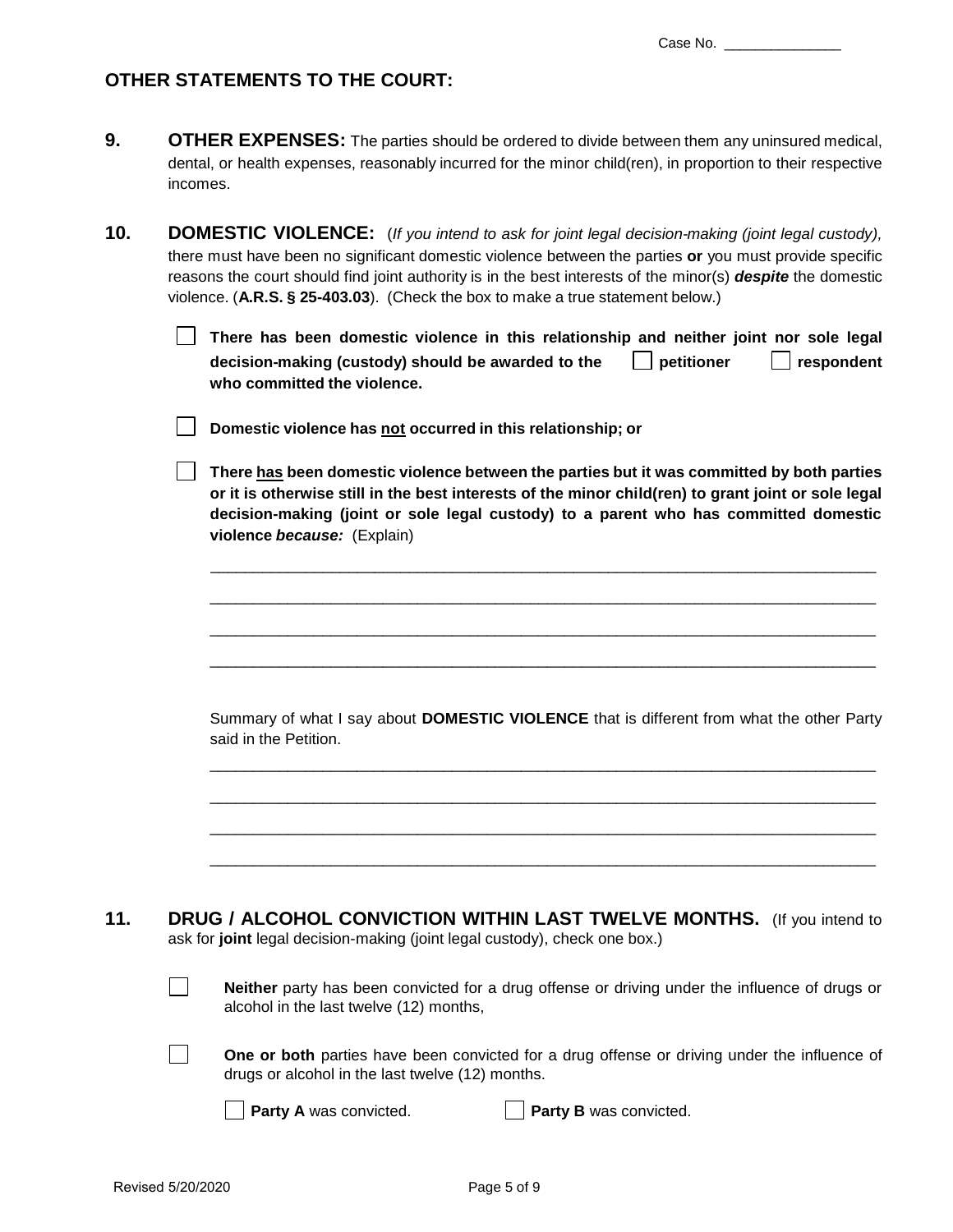| Case No. |  |
|----------|--|
|          |  |

|     | The legal decision-making (legal custody) and parenting time arrangement I am requesting<br>appropriately protects the minor child(ren).                                                                                     |
|-----|------------------------------------------------------------------------------------------------------------------------------------------------------------------------------------------------------------------------------|
|     | Explain how this arrangement appropriately protects the minor children.                                                                                                                                                      |
|     |                                                                                                                                                                                                                              |
|     | Summary of what I say about DRUG/ALCOHOL CONVICTIONS that is different from what the other<br>Party said in the Petition.                                                                                                    |
|     |                                                                                                                                                                                                                              |
| 12. | THE PARENT INFORMATION PROGRAM is required for persons seeking legal decision-making<br>(legal custody) or parenting time. (If you intend to ask for legal decision-making (legal custody) or parenting<br>time, check one.) |
|     | <b>OR</b><br>have<br>have not<br>already completed the Parenting Education Program.                                                                                                                                          |
| 13. | <b>GENERAL DENIAL:</b> I deny anything stated in the Petition that I have not specifically<br>admitted, qualified, or denied.                                                                                                |

# **REQUESTS TO THE COURT:**

- **1. FOR ORDER DECLARING PRIMARY RESIDENCE, PARENTING TIME, AND AUTHORITY FOR LEGAL DECISION-MAKING (LEGAL CUSTODY):**
	- **A**. **Declare which parent's home shall be "Primary Residence" for each minor child as follows:**

\_\_\_\_\_\_\_\_\_\_\_\_\_\_\_\_\_\_\_\_\_\_\_\_\_\_\_\_\_\_\_\_\_\_\_\_\_\_\_\_\_\_\_\_\_\_\_\_\_\_\_\_\_\_\_\_\_\_\_\_\_\_\_\_\_\_\_\_\_\_\_\_\_\_\_

\_\_\_\_\_\_\_\_\_\_\_\_\_\_\_\_\_\_\_\_\_\_\_\_\_\_\_\_\_\_\_\_\_\_\_\_\_\_\_\_\_\_\_\_\_\_\_\_\_\_\_\_\_\_\_\_\_\_\_\_\_\_\_\_\_\_\_\_\_\_\_\_\_\_\_

**NEITHER** parent's home is designated as the primary residence, OR

**Party A's home** as primary residence for the following named children:

**Party B's home** as primary residence for the following named children:

 $\overline{\phantom{a}}$ 

 $\overline{\phantom{a}}$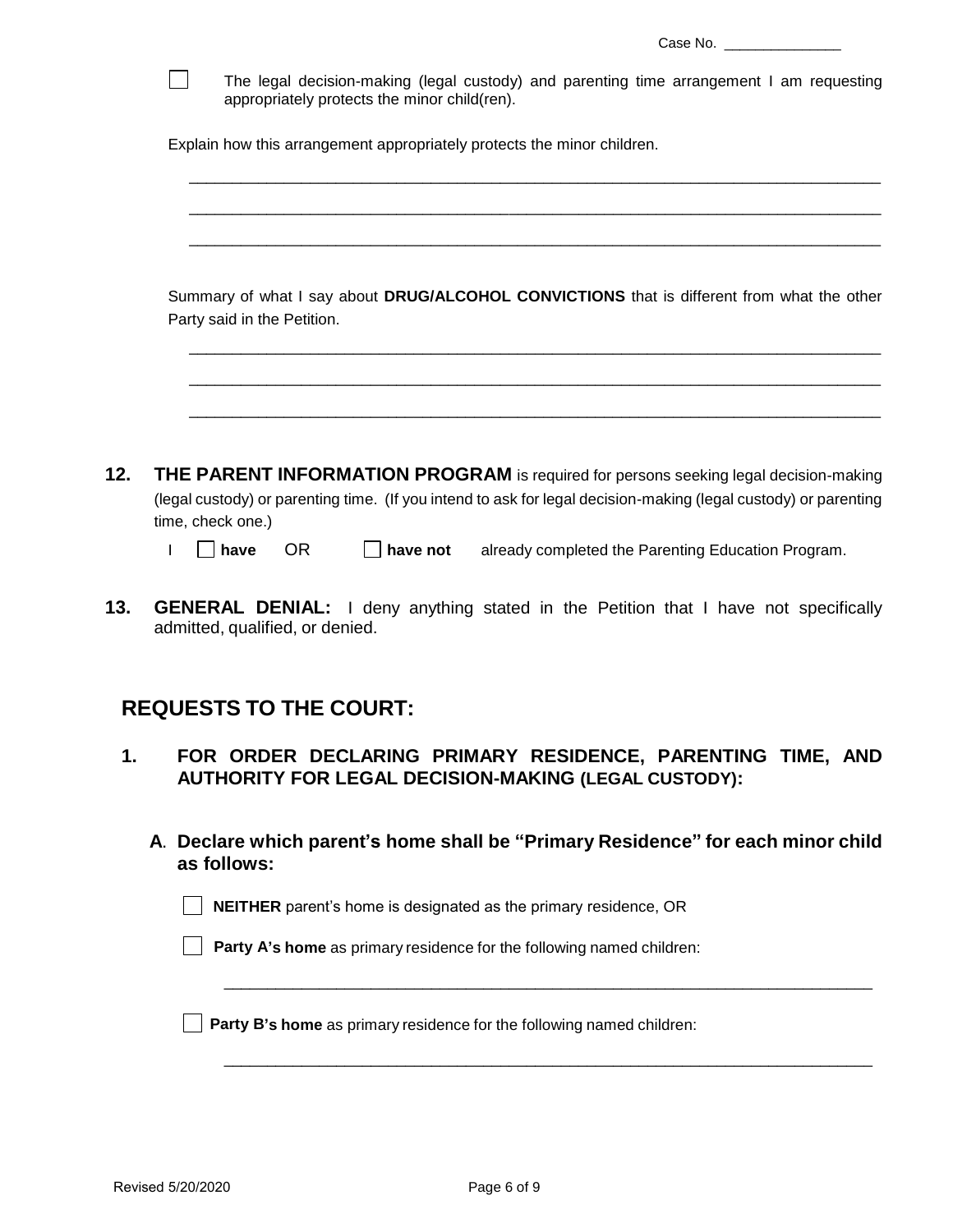Case No. \_\_\_\_\_\_\_\_\_\_\_\_\_\_\_ **B. PARENTING TIME: Award parenting time as follows:** Reasonable parenting time rights as described in the Parenting Plan OR Supervised parenting time between the children and  $\Box$  Party A OR  $\Box$  Party B, OR No parenting time rights to the  $\Box$  Party A OR  $\Box$  Party B. Supervised or no parenting time is in the best interests of the child(ren) because \_\_\_\_\_\_\_\_\_\_\_\_\_\_\_\_\_\_\_\_\_\_\_\_\_\_\_\_\_\_\_\_\_\_\_\_\_\_\_\_\_\_\_\_\_\_\_\_\_\_\_\_\_\_\_\_\_\_\_\_\_\_\_\_\_\_\_\_\_\_\_\_\_\_\_\_\_\_\_\_ \_\_\_\_\_\_\_\_\_\_\_\_\_\_\_\_\_\_\_\_\_\_\_\_\_\_\_\_\_\_\_\_\_\_\_\_\_\_\_\_\_\_\_\_\_\_\_\_\_\_\_\_\_\_\_\_\_\_\_\_\_\_\_\_\_\_\_\_\_\_\_\_\_\_\_\_\_\_\_\_ \_\_\_\_\_\_\_\_\_\_\_\_\_\_\_\_\_\_\_\_\_\_\_\_\_\_\_\_\_\_\_\_\_\_\_\_\_\_\_\_\_\_\_\_\_\_\_\_\_\_\_\_\_\_\_\_\_\_\_\_\_\_\_\_\_\_\_\_\_\_\_\_\_\_\_\_\_\_\_\_  $\Box$  Explanation continues on attached pages made part of this document by reference **a.** Name this person to supervise: \_\_\_\_\_\_\_\_\_\_\_\_\_\_\_\_\_\_\_\_\_\_\_\_\_\_\_\_\_\_\_\_\_\_\_\_\_\_\_\_\_\_\_ **b.** Restrict parenting time as follows: \_\_\_\_\_\_\_\_\_\_\_\_\_\_\_\_\_\_\_\_\_\_\_\_\_\_\_\_\_\_\_\_\_\_\_\_\_\_\_\_\_ \_\_\_\_\_\_\_\_\_\_\_\_\_\_\_\_\_\_\_\_\_\_\_\_\_\_\_\_\_\_\_\_\_\_\_\_\_\_\_\_\_\_\_\_\_\_\_\_\_\_\_\_\_\_\_\_\_\_\_\_\_\_\_ \_\_\_\_\_\_\_\_\_\_\_\_\_\_\_\_\_\_\_\_\_\_\_\_\_\_\_\_\_\_\_\_\_\_\_\_\_\_\_\_\_\_\_\_\_\_\_\_\_\_\_\_\_\_\_\_\_\_\_\_\_\_\_ \_\_\_\_\_\_\_\_\_\_\_\_\_\_\_\_\_\_\_\_\_\_\_\_\_\_\_\_\_\_\_\_\_\_\_\_\_\_\_\_\_\_\_\_\_\_\_\_\_\_\_\_\_\_\_\_\_\_\_\_\_\_\_ c. Order cost of supervised parenting time (if applicable) to be paid by: Party A Party B, OR Shared equally by the parties. **C. AUTHORITY FOR LEGAL DECISION-MAKING** (LEGAL CUSTODY)**: Award legal authority to make decisions concerning the child(ren) as follows: AWARD SOLE AUTHORITY FOR LEGAL DECISION-MAKING to**: **Party A OR Party B OR AWARD JOINT LEGAL DECISION-MAKING AUTHORITY to BOTH PARENTS.** Party A and Party B will agree to act as joint legal decision-makers concerning the minor child(ren) and will submit a Parenting Plan and Joint Legal Decision-Making Agreement signed by the both

parties. (For the court to order joint legal decision-making, there must have been no "significant" domestic violence or find it in the best interests of the child(ren) despite any such violence according to Arizona law, A.R.S. § 25-403.03)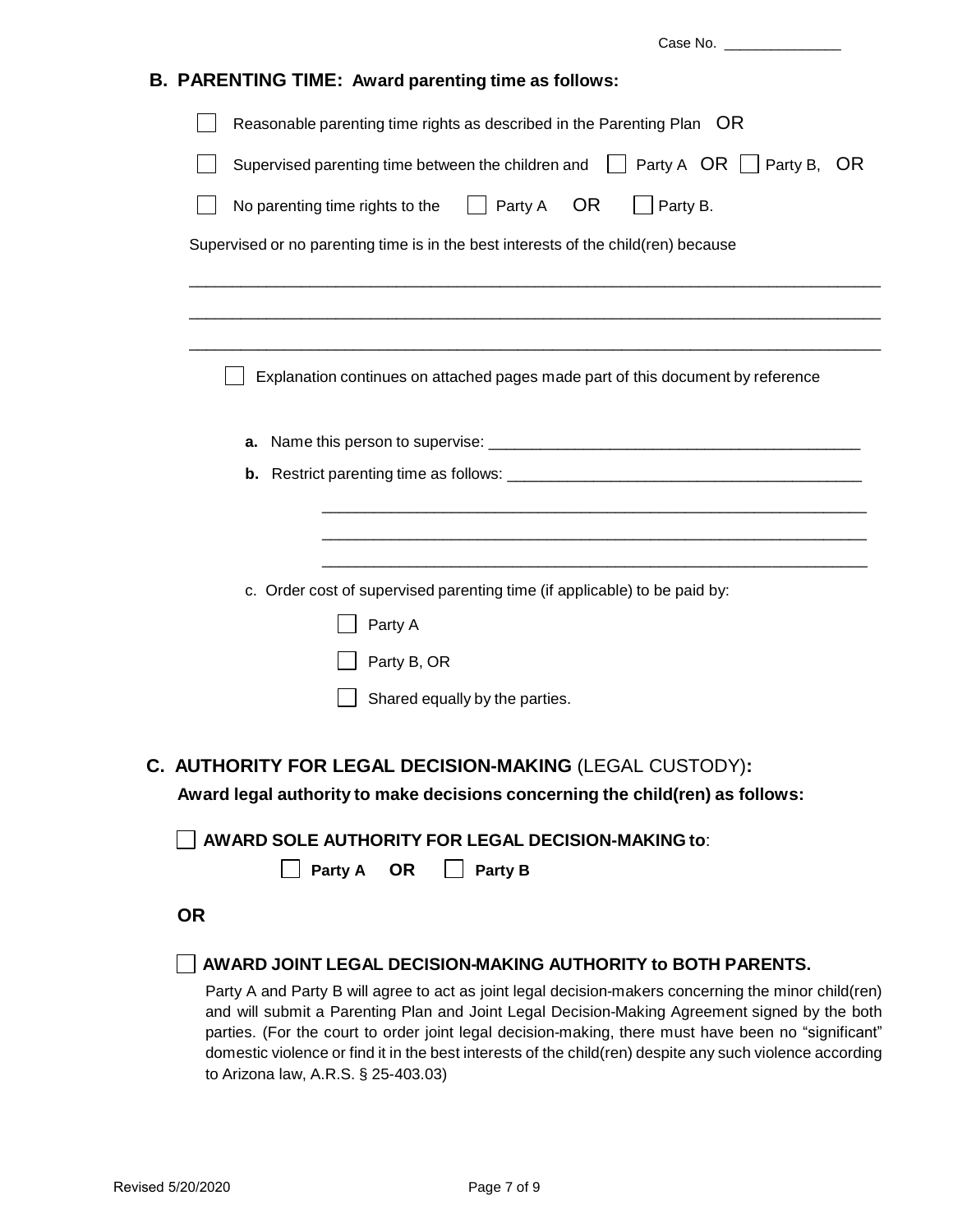Case No.

**(Check below if you are asking for a child support order or a change of child support in this case.)**

### **2. CHILD SUPPORT:**

- 
- **A. Order that child support** be paid by **Party A Party B** in an amount as determined by the Court under the Arizona Child Support Guidelines.

Support payments to begin on the first day of the month after the Judge or Commissioner signs the Order with all payments, plus the statutory handling fee, to be paid through the Support Payment Clearinghouse, PO Box 52107, Phoenix, Arizona 85072-7107 by income withholding order.

**B.**  $\Box$  Order that **past child support** be paid by  $\Box$  **Party A Party B** in an amount determined by using a retroactive application of the Arizona Child Support Guidelines taking into account any amount of temporary or **voluntary / direct support** that has been paid. Support to be paid as defined above.

# **3. MEDICAL, DENTAL, VISION CARE FOR MINOR CHILDREN: Order that**

| <b>Party A</b> is responsible for providing: $\Box$ medical $\Box$ dental $\Box$ vision care insurance. |  |  |
|---------------------------------------------------------------------------------------------------------|--|--|
| <b>Party B</b> is responsible for providing: $\Box$ medical $\Box$ dental $\Box$ vision care insurance. |  |  |

Order that Party A and Party B will share all reasonable unreimbursed medical, dental, vision care, and health-related expenses incurred for the minor child(ren)in proportion to their respective incomes as described on the Parents' Worksheet, which shall be submitted with the Judgment and Order.

**4. TAX EXEMPTION:** Allocate tax exemptions for the minor child(ren) as determined by the Court under the Arizona Child Support Guidelines and in a manner that allows each party to claim allowable federal dependency exemptions proportionate to adjusted gross income in a reasonable pattern that can be repeated.

Under the Affordable Care Act, the party who claims the child as a dependent on a federal tax return has the obligation to ensure that the child is covered by medical insurance and may be penalized by the IRS for failing to do so.

The parties will claim the children as income tax dependency exemptions on federal and state income tax returns as follows:

#### Parent entitled to claim **Name of minor child in Tax Year**

| <b>Party A</b> Party B        |                                            |  |
|-------------------------------|--------------------------------------------|--|
| $\Box$ Party A $\Box$ Party B |                                            |  |
| $\Box$ Party A $\Box$ Party B |                                            |  |
| $\Box$ Party A $\Box$ Party B |                                            |  |
| $\Box$ Party A $\Box$ Party B |                                            |  |
|                               | Pattern shall repeat for subsequent years. |  |